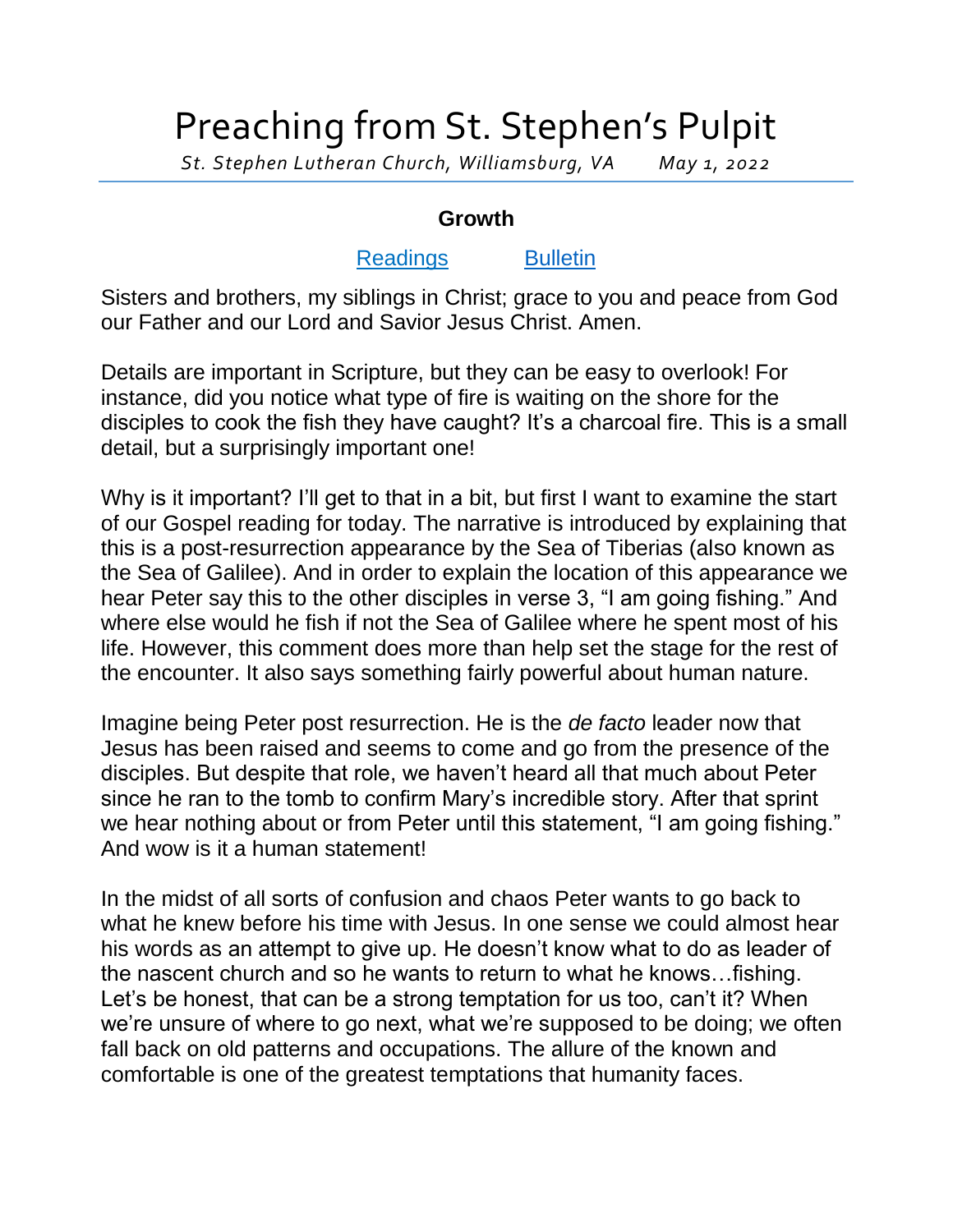The problem with the allure of the known is that it often stymies growth. At this point I have to assume that the approximately three years (according to the Gospel of John) that Peter has been following Jesus has affected him greatly…changed him greatly. Peter has done a fair amount of growing! But now Peter finds himself in a crisis. Jesus has died and been raised, but it's all so confusing and chaotic that Peter simply doesn't know what to do any more…so he goes back to what he knows, fishing. Perhaps he's even trying to undo the growth he has experienced walking the Way of Christ.

Peter's crisis is not just from the tension of the known versus the unknown though. His crisis is also a spiritual one. Remember that his major role in the passion of Christ was to deny Jesus not once, but three times. So the tension of the known versus the unknown is further amplified by what is one of the most powerful negative forces in the universe, shame. Were I in Peter's shoes I imagine that I would consider myself to be a complete failure as both a disciple and a leader of the disciples. After all, how can someone be a disciple if they have committed apostasy, denying their faith? Facing this mountain of tension and shame, I am not at all surprised that he wants to undo it all and go back to what he knows, a life he might hope will be free from tension and crisis.

Thankfully growth is not so easily undone! And even more thankfully, we have a God who is not at all interested in shaming us (despite what some Christians seem to think). Shame is not in line with the character of a God who loves the *comos* utterly and completely<sup>1</sup>. Shame makes no sense coming from a God of grace and unconditional love.

God may not shame us, but we can certainly feel shame in the presence of God. And we see that operating in Peter here. John 21:17 illustrates this: "Peter felt hurt because he said to him the third time, 'Do you love me?'" 2 What is the basis of this hurt? I believe it is the shame of having a mirror held up before you. The shame of being confronted with one's brokenness. The sort of shame that wells up from within and can feel crushing. Let me be clear, I do not believe that this is what Jesus **wants** Peter to feel, but it is the way humans **often** feel when taking a good hard look in the mirror.

What is Peter seeing in the mirror Jesus places before him? I'm guessing it's a charcoal fire. Not the one that Jesus must have started there on the beach.

l <sup>1</sup> John 3:16-17

<sup>2</sup> John 21:17b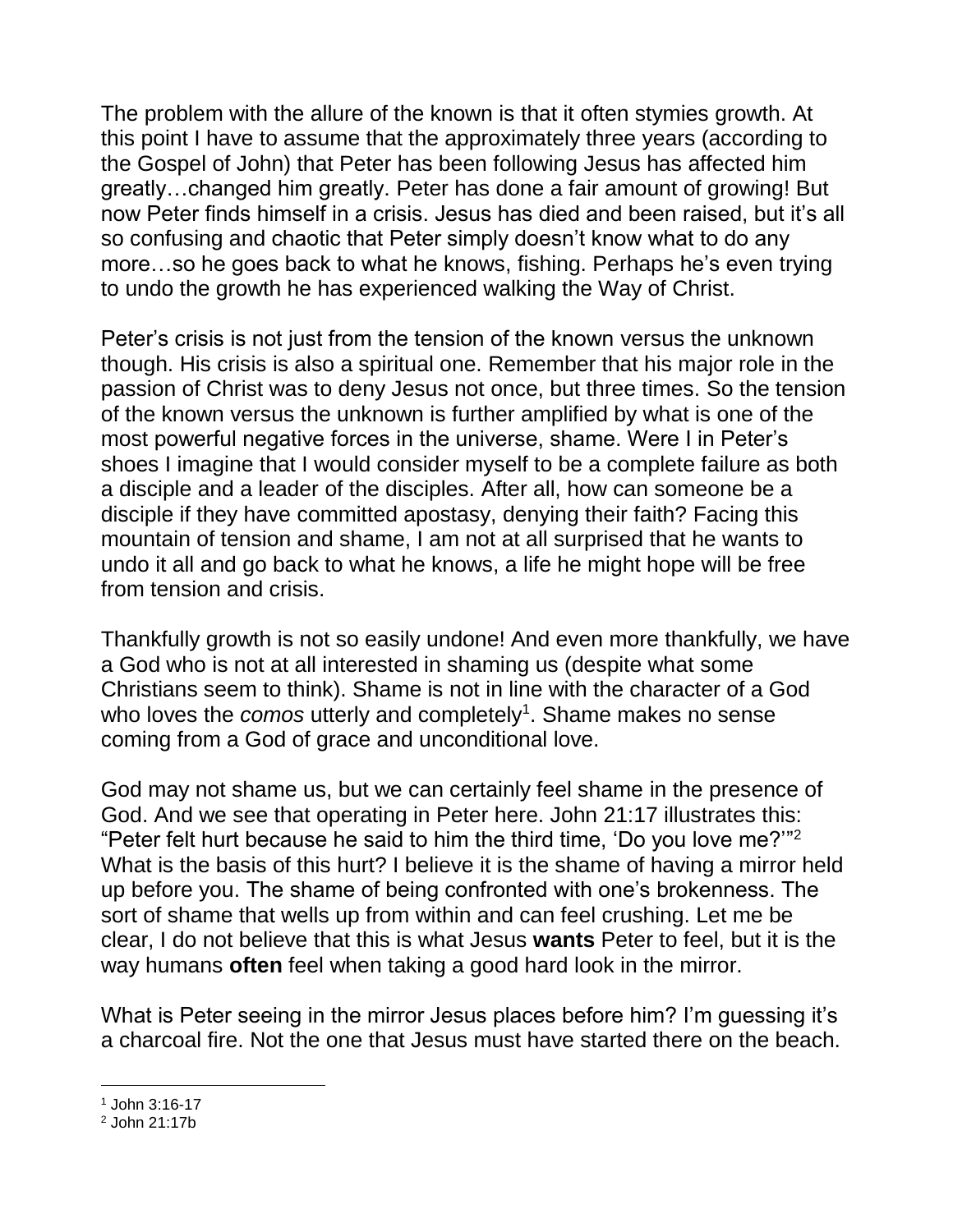No, a different charcoal fire. The one he stood beside in the court of the high priest. The only other time in all of Scripture that a charcoal fire is mentioned.<sup>3</sup> The charcoal fire that he was likely staring into in order to avoid looking in the eyes of those around him as he lied about knowing Jesus for a third and final time. The charcoal fire he was huddle near as he heard the cock crow and the realization of what he had done began to dawn on him.

I wonder if he stared at the charcoal fire again as Jesus asked him three times if he loved him. Three times in order to mirror his three denials. Three times in order to confront Peter with the mirror of God's gaze. A gaze which shows us exactly who we are. A gaze which can pierce our souls and lay bare all of the muck and grime we try to hide from others, ourselves, and especially God. A gaze which sees all of us, and loves us anyway.

I imagine Peter staring hard at that charcoal fire as he answers Jesus' repeated questions. And I think it's too bad that he likely couldn't look at Jesus. It would have been far better, and I suspect his answers would have been very different, if Peter had dared to look into Christ's eyes in the midst of his shame. If he had, I believe, he would have seen what is always at the heart of God's gaze, loving acceptance and loving challenge.

Jesus sees and knows exactly who Peter is. But Peter, in his shame, cannot meet the loving and accepting gaze leveled at him. Which is too bad because if he could have looked up into the eyes of Christ he would have known the profound Truth of God's love for him and for all of humanity. And perhaps in the face of that loving gaze his shame would have evaporated away. Perhaps he would have been able to hear Jesus better too, but Peter wasn't ready yet. The growth will come for Peter, we'll see it in the book of Acts, but he's not ready yet. He's still holding too tightly to his shame. He cannot hear the Truth just yet. The Truth that he is still loved and claimed. The Truth that God is still active in him. The Truth that Jesus has **not** given up on him. "Feed my sheep" Jesus tells him. Jesus seems to say to Peter, "You're no longer a fisherman! You're a shepherd now and it's time for you to get to work."

I have been confronted with mirrors at various times in my life. It's never an easy or pleasant experience. To see yourself laid bare is scary and makes us feel vulnerable. To truly see your self can often lead us to shame. We hone in on all of the dirt and muck and grime of our selves and we despair. Or we

l

<sup>3</sup> John 18:18